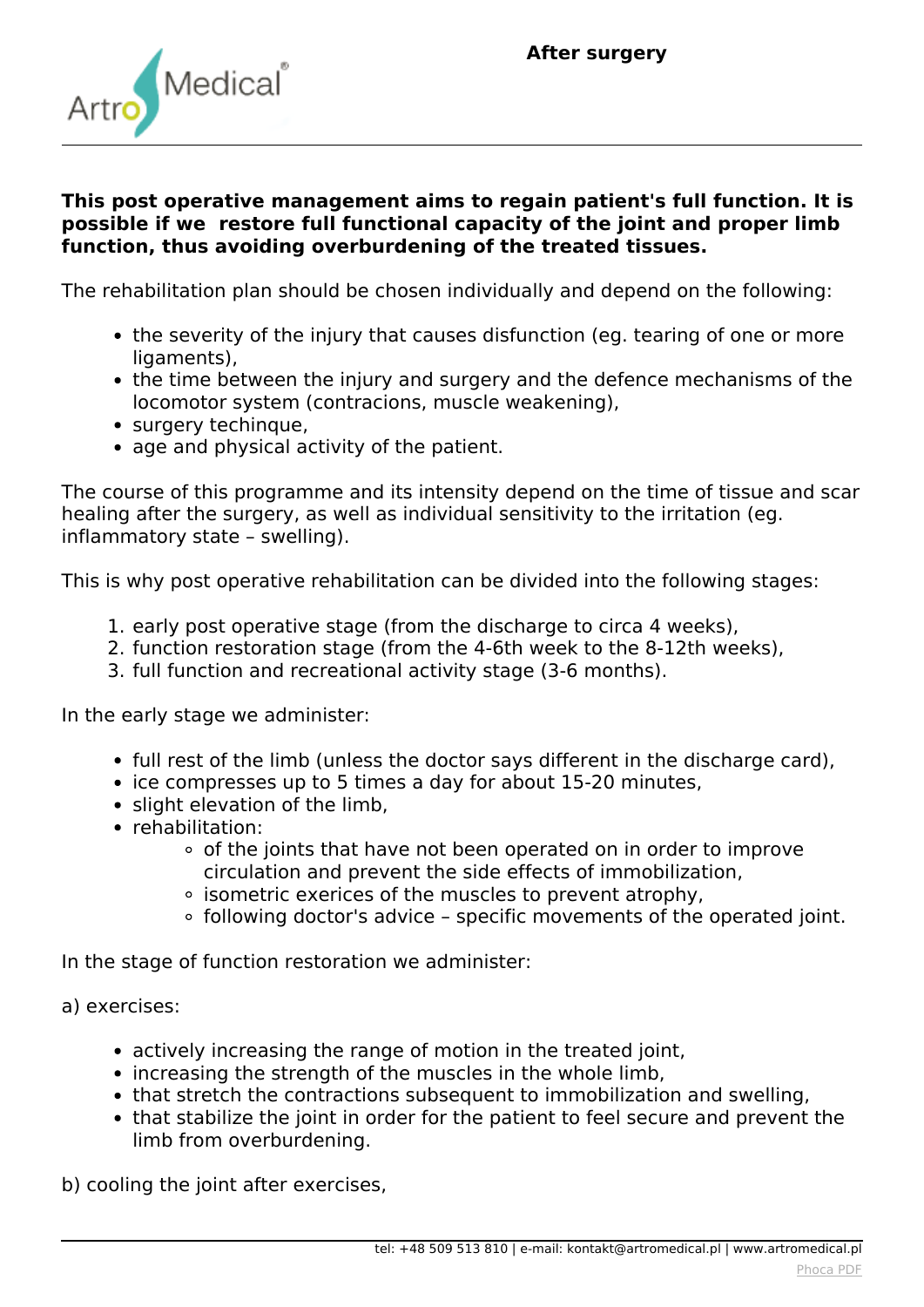

*c) gradually increasing loads on the treated limb to reach its full and proper supporting function.*

*In the full function and recreational activity stage we administer:*

- *exercises in the full weight bearing,*
- *gradually more difficult exercises,*
- *strength and endurance exercises,*
- *to be careful with positioning and alignment of the limb.*

*Written by: Michal Kabzinski*

## **Rehabilitation after surgery**

**This post operative management aims to regain patient's full function. It is possible if we restore full functional capacity of the joint and proper limb function, thus avoiding overburdening of the treated tissues.** 

The rehabilitation plan should be chosen individually and depend on the following:

- the severity of the injury that causes disfunction (eq. tearing of one or more ligaments).
- the time between the injury and surgery and the defence mechanisms of the locomotor system (contracions, muscle weakening),
- surgery techinque,
- age and physical activity of the patient.

The course of this programme and its intensity depend on the time of tissue and scar healing after the surgery, as well as individual sensitivity to the irritation (eg. inflammatory state – swelling).

This is why post operative rehabilitation can be divided into the following stages:

- 1. early post operative stage (from the discharge to circa 4 weeks),
- 2. function restoration stage (from the  $4-6<sup>th</sup>$  week to the  $8-12<sup>th</sup>$  weeks),
- 3. full function and recreational activity stage (3-6 months).

In the early stage we administer: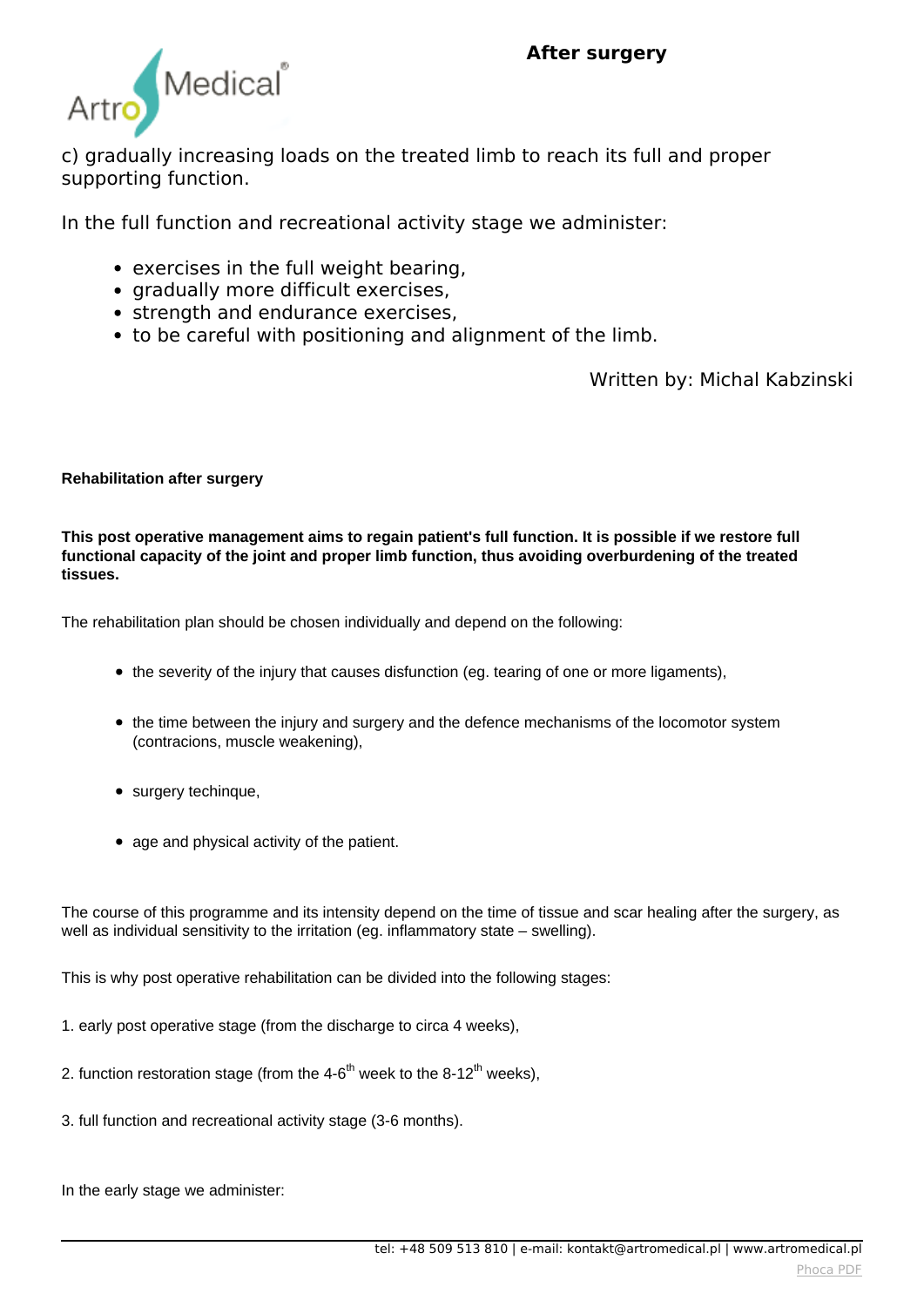

- full rest of the limb (unless the doctor says different in the discharge card),
- ice compresses up to 5 times a day for about 15-20 minutes,
- slight elevation of the limb,
- rehabilitation:

a) of the joints that have not been operated on in order to improve circulation and prevent the side effects of immobilization,

b) isometric exerices of the muscles to prevent atrophy,

c. following doctor's advice – specific movements of the operated joint.

In the stage of function restoration we administer:

a) exercises:

- actively increasing the range of motion in the treated joint,
- increasing the strength of the muscles in the whole limb,
- that stretch the contractions subsequent to immobilization and swelling,
- that stabilize the joint in order for the patient to feel secure and prevent the limb from overburdening.

b) cooling the joint after exercises,

c) gradually increasing loads on the treated limb to reach its full and proper supporting function.

In the full function and recreational activity stage we administer:

- exercises in the full weight bearing,
- gradually more difficult exercises,
- strength and endurance exercises,